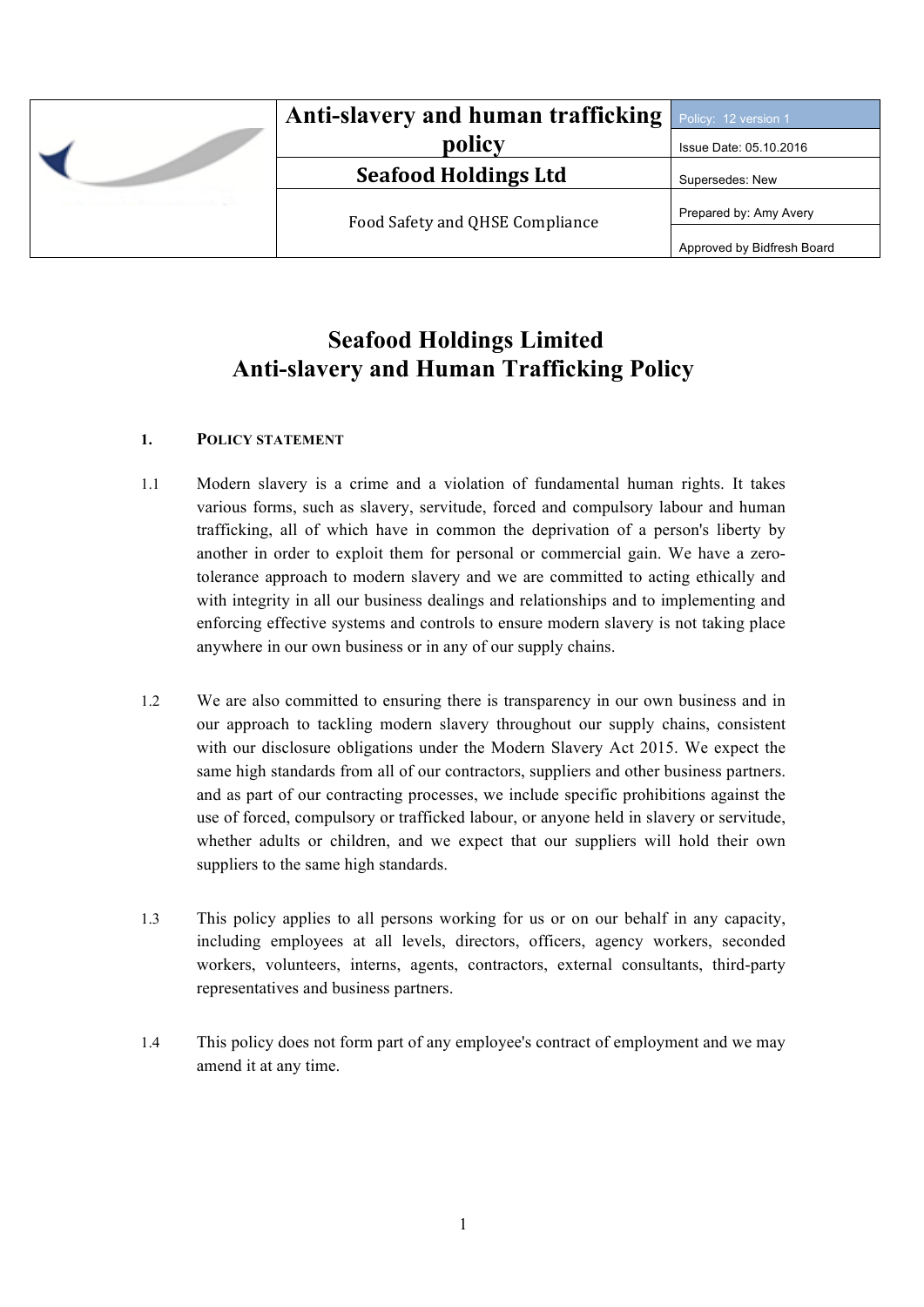|  | Anti-slavery and human trafficking | Policy: 12 version 1       |
|--|------------------------------------|----------------------------|
|  | policy                             | Issue Date: 05.10.2016     |
|  | <b>Seafood Holdings Ltd</b>        | Supersedes: New            |
|  | Food Safety and QHSE Compliance    | Prepared by: Amy Avery     |
|  |                                    | Approved by Bidfresh Board |

#### **2. RESPONSIBILITY FOR THE POLICY**

- 2.1 The board of directors has overall responsibility for ensuring this policy complies with our legal and ethical obligations, and that all those under our control comply with it.
- 2.2 Hilary Owen (Director of Health & Safety & Food Safety) has primary and day-today responsibility for implementing this policy, monitoring its use and effectiveness, dealing with any queries about it, and auditing internal control systems and procedures to ensure they are effective in countering modern slavery.
- 2.3 Management at all levels are responsible for ensuring those reporting to them understand and comply with this policy and are given adequate and regular training on it and the issue of modern slavery in supply chains.
- 2.4 You are invited to comment on this policy and suggest ways in which it might be improved. Comments, suggestions and queries are encouraged and should be addressed to Hilary Owen whose email address is [HOwen@Bidfresh.co.uk](mailto:HOwen@Bidfresh.co.uk).

## **3. COMPLIANCE WITH THE POLICY**

- 3.1 You must ensure that you read, understand and comply with this policy.
- 3.2 The prevention, detection and reporting of modern slavery in any part of our business or supply chains is the responsibility of all those working for us or under our control. You are required to avoid any activity that might lead to, or suggest, a breach of this policy.
- 3.3 You must notify your line manager or the Bidfresh confidential telephone helpline on 0203 667 1500 as soon as possible if you believe or suspect that a conflict with this policy has occurred, or may occur in the future.
- 3.4 You are encouraged to raise concerns about any issue or suspicion of modern slavery in any parts of our business or supply chains of any supplier tier at the earliest possible stage.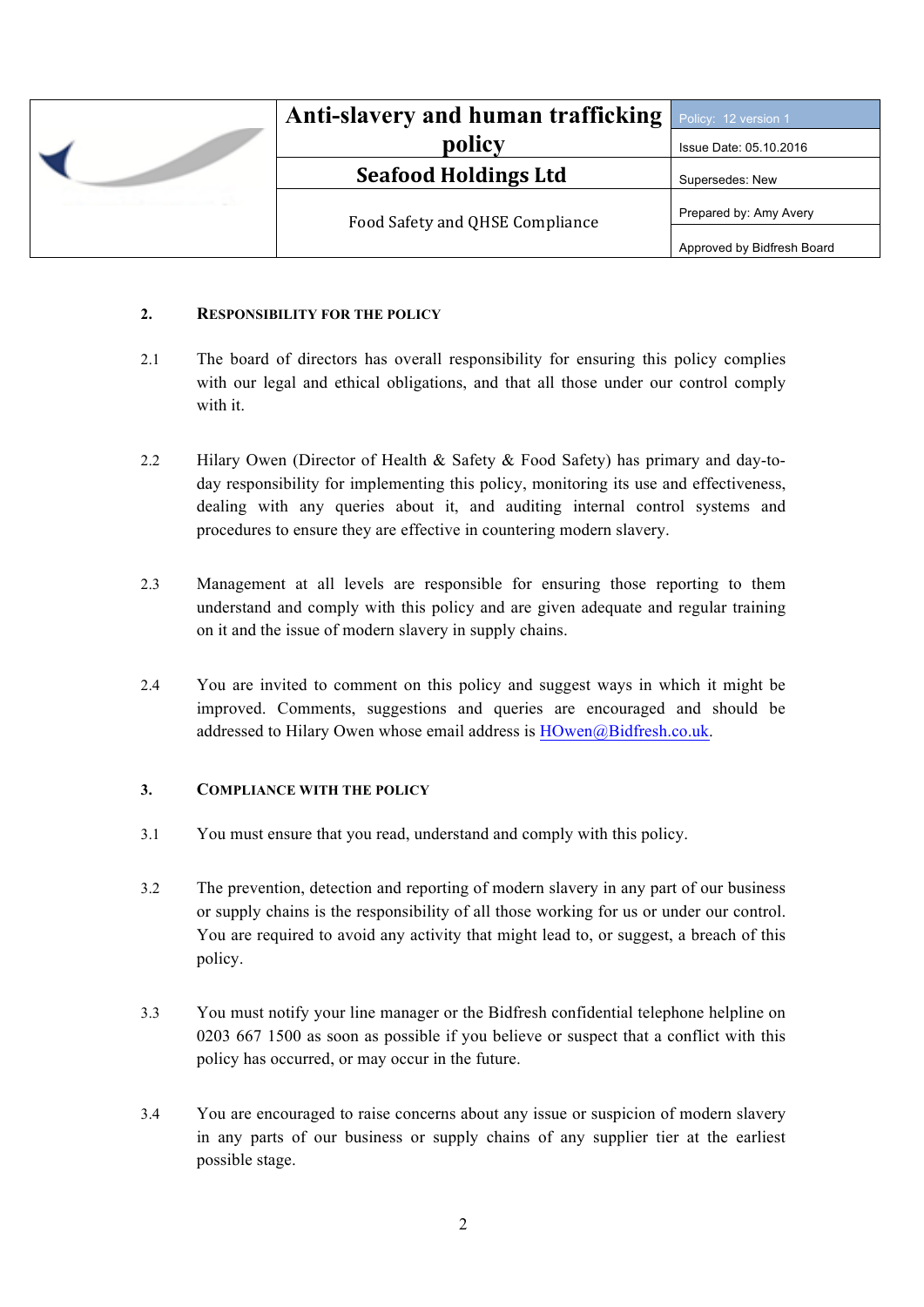|  | Anti-slavery and human trafficking | Policy: 12 version 1       |
|--|------------------------------------|----------------------------|
|  | policy                             | Issue Date: 05.10.2016     |
|  | <b>Seafood Holdings Ltd</b>        | Supersedes: New            |
|  | Food Safety and QHSE Compliance    | Prepared by: Amy Avery     |
|  |                                    | Approved by Bidfresh Board |

- 3.5 If you believe or suspect a breach of this policy has occurred or that it may occur you must notify your line manager or the Bidfresh confidential telephone helpline or report it in accordance with our Protected Disclosure Policy (also known as a Whistleblowing Policy) as soon as possible. You should note that where appropriate, and with the welfare and safety of local workers as a priority, we will give support and guidance to our suppliers to help them address coercive, abusive and exploitative work practices in their own business and supply chains.
- 3.6 If you are unsure about whether a particular act, the treatment of workers more generally, or their working conditions within any tier of our supply chains constitutes any of the various forms of modern slavery, raise it with your line manager or Hilary Owen or through the confidential helpline.
- 3.7 We aim to encourage openness and will support anyone who raises genuine concerns in good faith under this policy, even if they turn out to be mistaken. We are committed to ensuring no one suffers any detrimental treatment as a result of reporting in good faith their suspicion that modern slavery of whatever form is or may be taking place in any part of our own business or in any of our supply chains. Detrimental treatment includes dismissal, disciplinary action, threats or other unfavourable treatment connected with raising a concern. If you believe that you have suffered any such treatment, you should inform Hilary Owen immediately. If the matter is not remedied, and you are an employee, you should raise it formally using our Grievance Procedure, which can be found in the Staff Handbook.

## **4. COMMUNICATION AND AWARENESS OF THIS POLICY**

- 4.1 Training on this policy, and on the risk our business faces from modern slavery in its supply chains, forms part of the induction process for all individuals who work for us, and regular training will be provided as necessary.
- 4.2 Our zero-tolerance approach to modern slavery must be communicated to all suppliers, contractors and business partners at the outset of our business relationship with them and reinforced as appropriate thereafter.